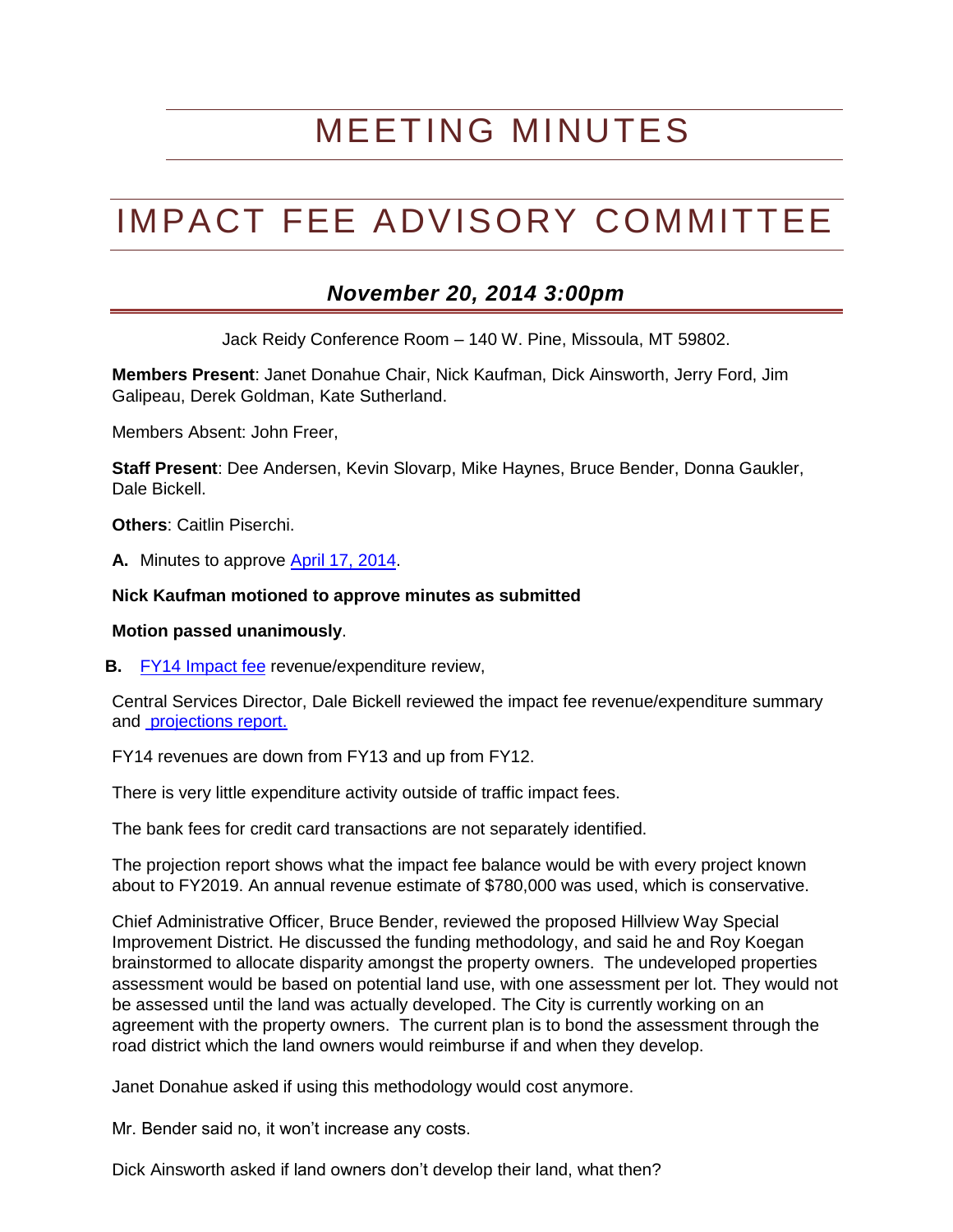Mr. Bender said the City will not receive any money. We are asking for a 40 year agreement which will cap the assessment and accrue interest until the end of the bond. A single family dwelling would be \$1,700, and with interest \$2,400 at the end of 20 year cap. The City Council expressed concerns about the strength of the protest. The final protest numbers came in at 22%. Out of 882 parcels 195 protested. He is hopeful it will be resolved in December.

Derek Goldman asked what the land owners concerns were in regard to the protest?

Mr. Bender said they wanted the funding to come from another source. Some felt the appearance of a deferred SID was burdensome on the land and could be problematic to sell.

Kevin Slovarp, City Engineer, said he heard feedback that protesters wanted everyone who drove that road to contribute not just the property owners.

#### **Public Comment**: Caitlin Piserchi asked what SID stands for.

The committee explained it is a special improvement district, which is an assessment that is paid by property owners for the construction or maintenance of infrastructure projects either citywide or in targeted neighborhoods.

**C.** Criteria calculation review: [population growth](http://www.ci.missoula.mt.us/DocumentCenter/View/27404) of 2% vs. current annual growth-Mike Haynes (*Requested by committee April 17, 2014*.)

Mike Haynes, Development Services Director, gave a brief analysis of the City's annual population growth since the year 2000. Using data collected from the U.S Census, and City of Missoula Building permits, he estimated an average annual growth at between 1.1 and 1.2%. Approximately 900 new residents each year. This figure does not include University Students.

Nick Kaufman, said it would depend on if you were looking at multi-dwelling permits or single family units and felt the actual number was closer to .9%

Mr. Bender asked the committee if they wanted to lower the calculation methodology from 2% to 1%.

Mr. Kaufman said with an aging population, constraints on wells, declining university enrollment, and both hospitals are in decline, he feels 1% would be a better number.

Mr. Haynes suggested 1% might be more appropriate.

Ms. Donahue said we would need a motion to change the number.

The committee discussed the options and the impact of the change. It is one of many calculations that can be used. The change would not take effect until January 2015.

**Jim Galipeau motioned changing the calculation criteria from 2% to 1% effective January 1, 2015.**

**Jerry Ford seconded the motion** 

**Upon a voice vote, the motion passed unanimously.**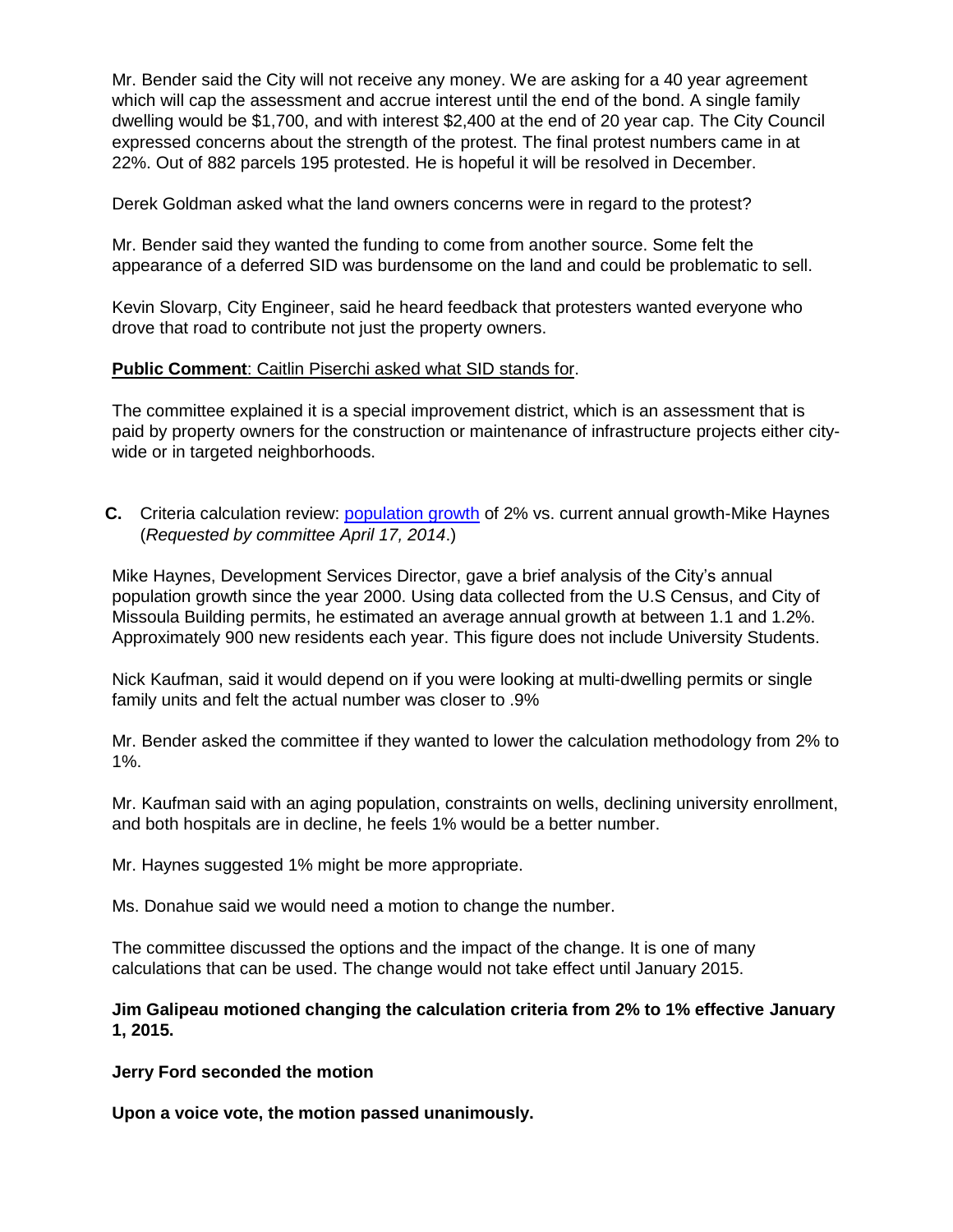**D.** New funding request: [Grant Creek Trail-](http://www.ci.missoula.mt.us/DocumentCenter/View/27406)Donna Gaukler.

The Grant Creek Trail project has been in the CIP for several years, and is identified in the Long Range Transportation Plan. This project was Grant Creek neighborhood initiated and supported. It is an 8' wide asphalt biking and pedestrian trail starting from the north end of the Rocky Mountain Elk Foundation trail, running 2 miles along and to the west of Grant Creek Road and ending near the City/County line. The trail will connect to the rest of Missoula's non-motorized system via the bike lanes on Reserve Street and is urgently needed to alleviate unsafe bike and pedestrian conditions.

All easements have been secured and the construction began in July 2014.The funding sources for this project include CTEP funds, 2006 Open Space Bond and private donations. Impact fees are needed to complete the project because of unforeseen and necessary change orders due to underground springs and high water tables that have created poor soil conditions along the trail.

The project provides new infrastructure and expands transportation capacity. It is eligible for \$325,500 but the request to the committee today is for \$30,000 in Park Impact fees. This trail is a significant improvement to all who live in Grant Creek area.

Mr. Galipeau said he is trying to imagine where in Grant Creek these bicyclists and pedestrians are going to commute or walk to up there?

Ms. Gaukler said for example you can pull in behind the Hilton Hotel and go to Cemetery Road which leads to Scott and Toole and then Downtown. The trails are constructed in segments. The next trail segment to connect will be the Milwaukee Trail under Reserve Street.

The committee discussed the amount of the request.

Ms. Donahue asked for a motion.

#### **Kate Sutherland moved to approve the Park Impact Fee request for up to \$30,000 to complete the Grant Creek Trail project.**

#### **Derek Goldman seconded the motion**.

#### **Upon a voice vote, the motion passed unanimously.**

#### **E.** South 3<sup>rd Street</sup> request for funding increase. [Project costs & funding summary](http://www.ci.missoula.mt.us/DocumentCenter/View/27700)

Mr. Bender said due to increased cost of materials and engineering fees, they are \$600,000 short to complete the project. He asked the committee to make an exception from the standard 33 -1/3% of the total project cost to 52%.

The committee discussed the calculations.

Ms. Sutherland asked about the assessments for curbs and sidewalks.

Mr. Kaufman said he would pass on this vote.

- Mr. Galipeau stated that the committee voted to cap the IFAC funding at 33%.
- Ms. Donahue confirmed that.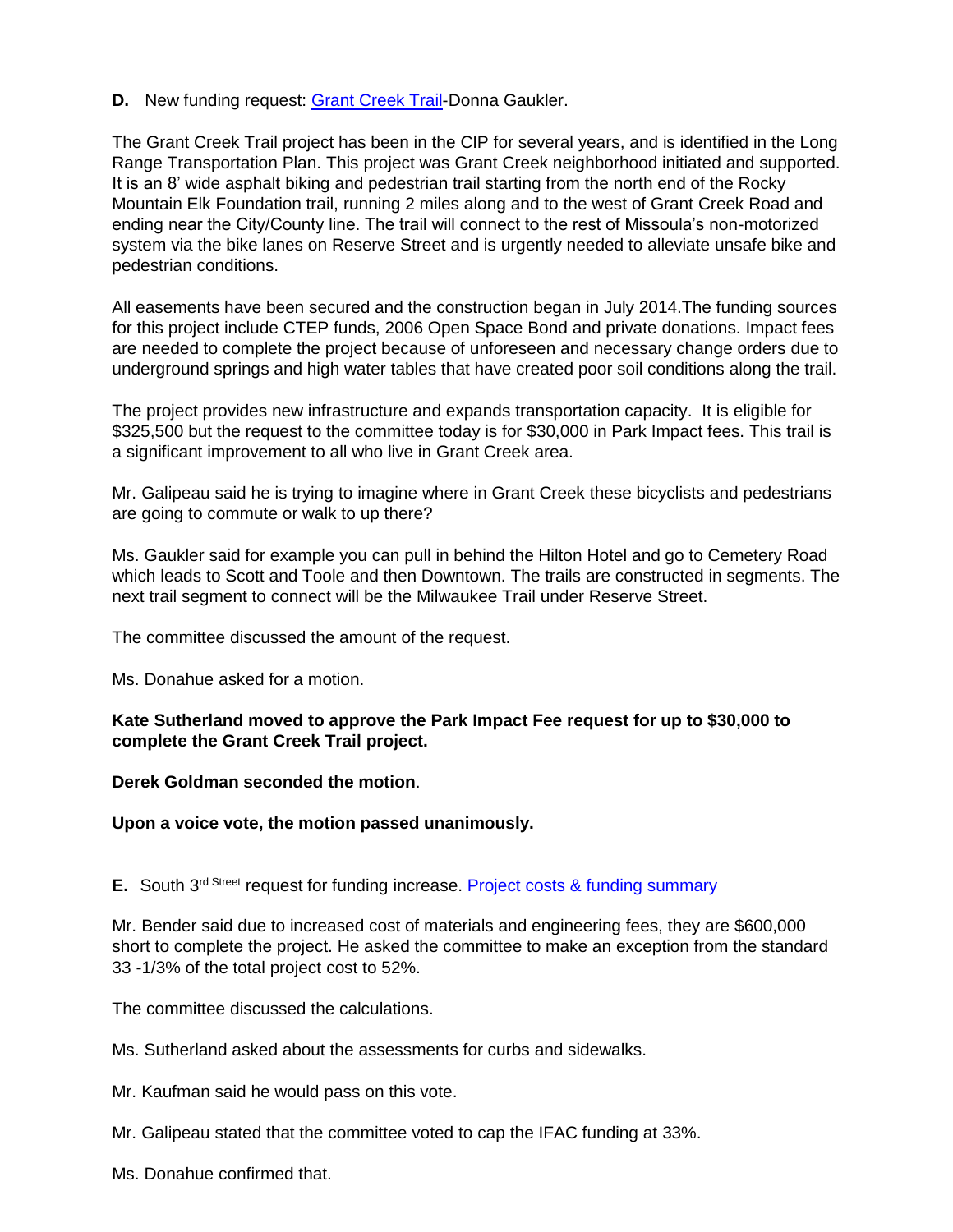Mr. Bender explained that originally there were to be federal funds available for this project and that is no longer the case.

Mr. Kaufman confirmed that it is common in construction to experience unforeseen expenses or an increase in material costs as you proceed through a project.

Mr. Bender said one reason why it the costs became higher than anticipated was tying the road into property owner's lots.

Ms. Sutherland asked if there were other funds that could be leveraged within the City and what would they have done if no IFAC funds were available.

Mr. Bender said there is no other source of funding available.

The committee discussed the project funding summary and asked for the total dollar amount being requested.

In addition to the \$1,120,000 approved in 2012, \$670,760 is being requested to bring the total amount of impact fees funding the project to \$1,765,000. If this request is approved Transportation Impact Fees will fund 52% of the entire cost of the project, which totals \$3.4 million.

Mr. Goldman questioned if this increase was in compliance with the IFAC ordinance and state statute.

Mr. Bender said this committee sets their own criteria not the state statute.

Ms. Sutherland did not want to amend their 1/3 rule. She preferred to treat it as a cost increase from what had been originally approved. Ultimately, it would change the overall percentage of impact fee funding and she did not want to set a precedent.

Mr. Kaufman and Ms. Donahue agreed.

Mr. Goldman expressed concerns about any legal issues that could arise.

The committee discussed the impact this might have on future projects like Hillview Way. They were concerned at being asked to increase their set funding criteria again should any unexpected costs occur.

Ms. Sutherland stated she has not seen any projects come in at the original proposed cost since joining this committee.

Kevin Slovarp, City Engineer, said the project cost are still the same? It is just a higher percentage of impact fees.

Ms. Donahue asked for a motion.

The committee debated the motion language. Once again they said they were uncomfortable increasing the percentage and wanted to approve it as a project cost over-run. They would have liked this request to come forward earlier in the year.